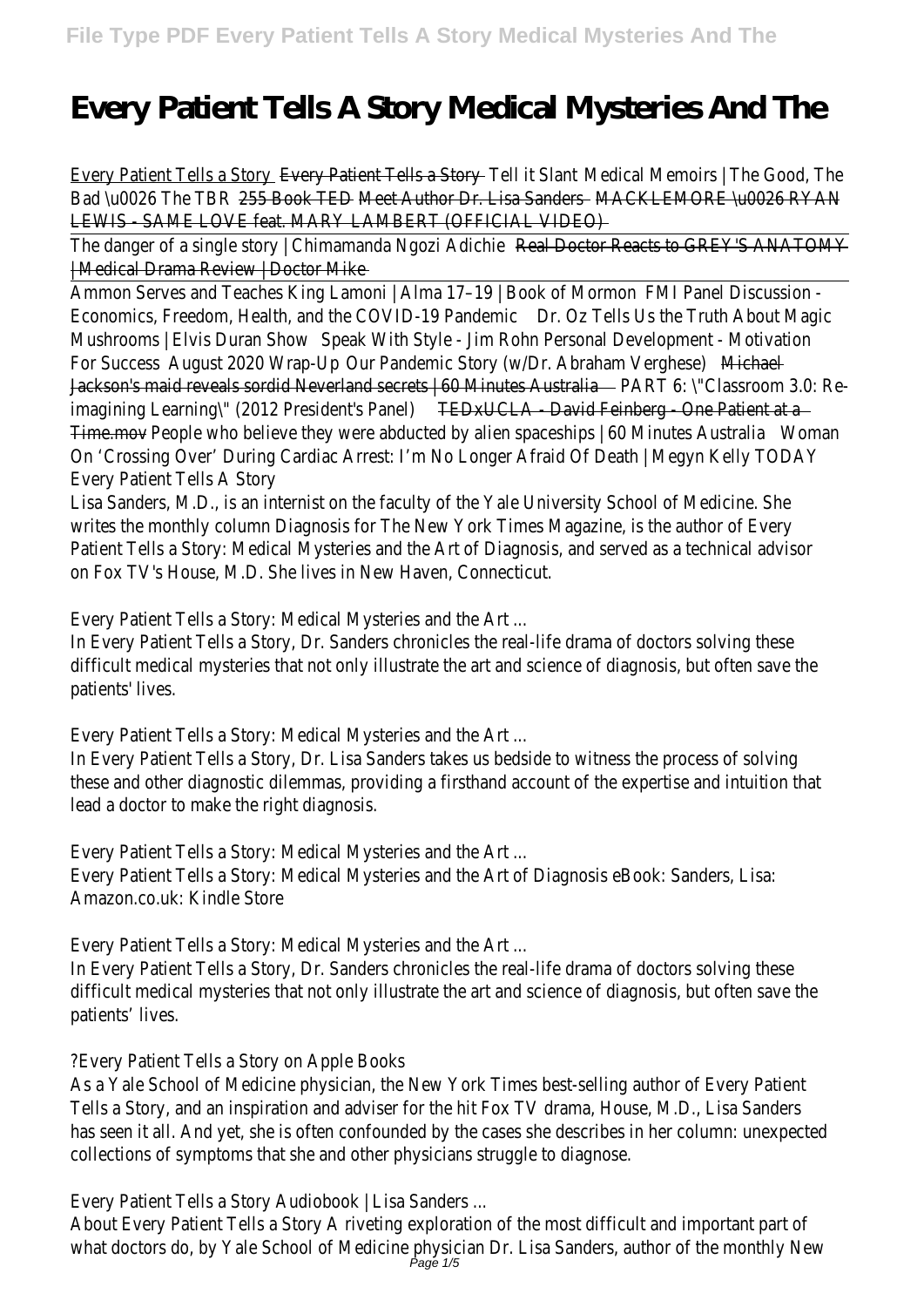York Times Magazine column "Diagnosis," the inspiration for the hit Fox TV series House, M.D.

Every Patient Tells a Story by Lisa Sanders: 9780767922470 ...

Every Patient Tells A Story summary: Every Patient Tells A Story summary is updating. Come visit Novelonlinefree.com sometime to read the latest chapter of Every Patient Tells A Story. If you have any question about this novel, Please don't hesitate to contact us or translate team.

Read Every Patient Tells A Story Light Novel Online

In the book Every Patient Tells a Story an astonishing disease was discussed. This is the Lyme disease. This disease was experienced by one of the characters in the book, Carol Ann DeVries. Carol Ann was diagnosed with it in an emergency room and was not well informed about her disease and what it would be like to live with it.

Every Patient Tells a Story

Every patient tells a story by Lisa Sanders MD. The tv series House was based on her weekly columns. The book is about how doctors go about the process of diagnosing patients, the errors they make and the biases that affect their diagnoses.

Every Patient Tells a Story: Medical Mysteries and the Art ...

Class of 2018 When I first picked up Every Patient Tells a Story in the library, I expected a rather onedimensional anthology of medical cases told from the patient's perspective. The book certainly offered medical cases, but was also an incredibly balanced and engaging read that left me wanting more.

Book Review: Every Patient Tells a Story (Lisa Saunders ...

In Every Patient Tells a Story, Dr. Sanders chronicles the real-life drama of doctors solving these difficult medical mysteries that not only illustrate the art and science of diagnosis, but often save the patients' lives.

({Download}) EPub/PDF Every Patient Tells a Story: Medical ...

Looking for Every patient tells a story - Lisa Sanders Paperback / softback? Visit musicMagpie for great deals and super savings with FREE delivery today!

Every patient tells a story - Lisa Sanders Paperback ...

Every Patient Tells a Story: Medical Mysteries and the Art of Diagnosis is a 2009 non-fiction book by Lisa Sanders.

Every Patient Tells a Story: Medical Mysteries and the Art ...

Books Every Patient Tells a Story: Medical Mysteries and the Art of Diagnosis PDF Books - A riveting exploration of the most difficult and important part of what doctors do, by Yale School of Medicine physician Dr. Lisa Sanders, author of the monthly New York Times Magazine column "Diagnosis," the inspiration for the hit Fox TV series House, M.D.

Books Every Patient Tells a Story: Medical Mysteries and ...

As a Yale School of Medicine physician, the New York Times best-selling author of Every Patient Tells a Story, and an inspiration and adviser for the hit Fox TV drama, House, M.D., Lisa Sanders has seen it all. And yet, she is often confounded by the cases she describes in her column: unexpected collections of symptoms that she and other physicians struggle to diagnose.

Every Patient Tells a Story by Lisa Sanders | Audiobook ...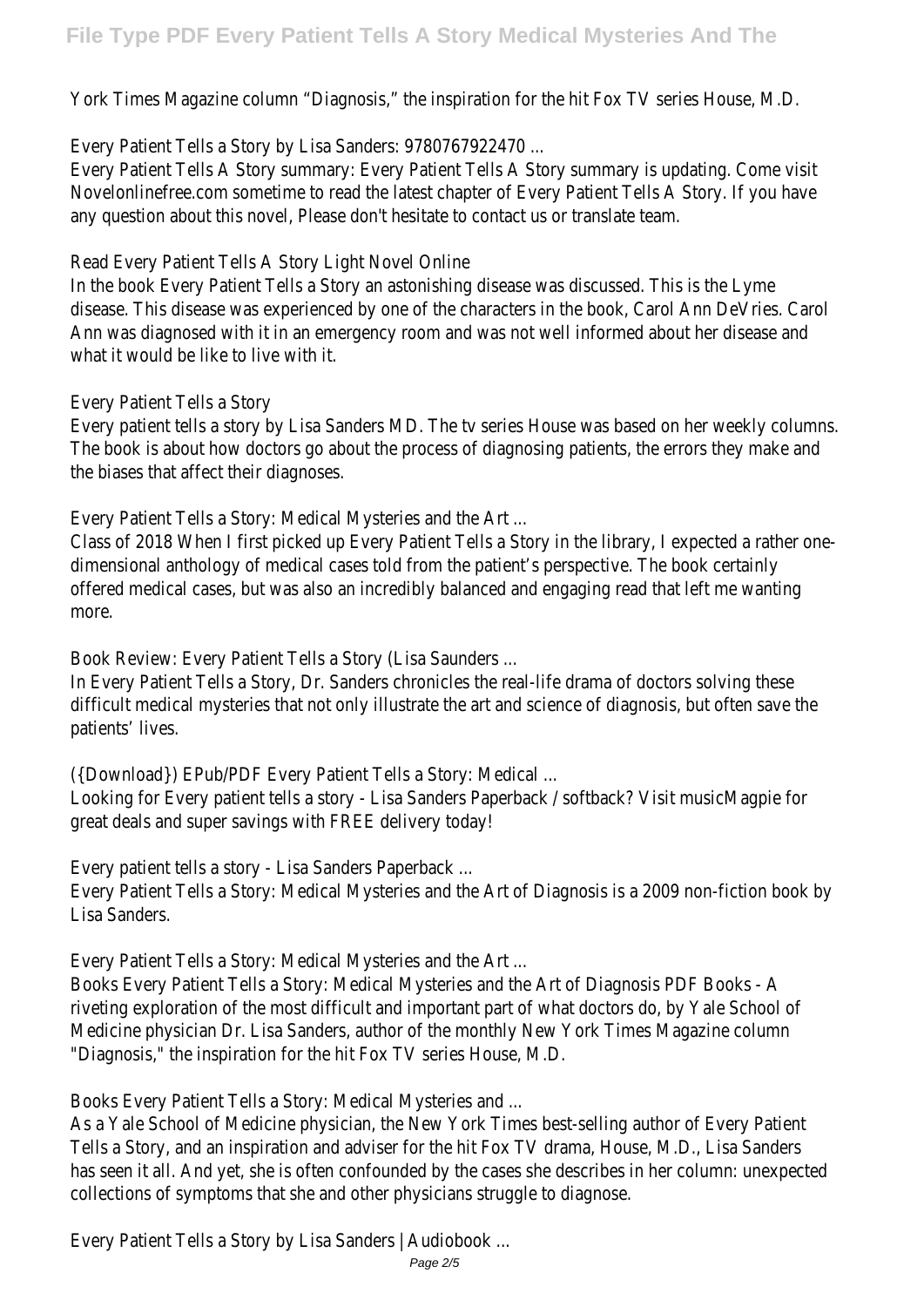Buy Every Patient Tells a Story: Medical Mysteries and the Art of Diagnosis by Sanders, Lisa online on Amazon.ae at best prices. Fast and free shipping free returns cash on delivery available on eligible purchase.

Every Patient Tells a Story: Medical Mysteries and the Art ...

John Bolton, President Donald Trump's former National Security Adviser, had a heated exchange with Newsnight's Emily Maitlis. She asked why he did not testify at the president's impeachment trial ...

John Bolton clashes with Emily Maitlis on Newsnight - BBC

Protests broke out across Italy on Monday over anti-virus measures. Clashes were reported in several cities, including Milan, where tear gas was used to disperse the crowds. The demonstrations ...

| Medical Memoirs   The Good, The<br>Every Patient Tells a Story <b>Every Patient Tells a Story</b> Tell it Slant                                 |       |  |  |  |
|-------------------------------------------------------------------------------------------------------------------------------------------------|-------|--|--|--|
| 255 Book TED Meet Author Dr. Lisa Sanders MACKLEMORE \u0026 RYAN<br>Bad \u0026 The TBR                                                          |       |  |  |  |
| LEWIS SAME LOVE feat. MARY LAMBERT (OFFICIAL VIDEO)                                                                                             |       |  |  |  |
| The danger of a single story   Chimamanda Ngozi Adichie<br><b>Real Doctor Reacts to GREY'S ANATOMY</b>                                          |       |  |  |  |
| Medical Drama Review   Doctor Mike                                                                                                              |       |  |  |  |
| Ammon Serves and Teaches King Lamoni   Alma 17-19   Book of Mormon<br><b>FMI Panel Discussion -</b>                                             |       |  |  |  |
| Economics, Freedom, Health, and the COVID-19 Pandemic<br>Dr. Oz Tells Us the Truth About Magic                                                  |       |  |  |  |
| Mushrooms   Elvis Duran Show<br>Speak With Style - Jim Rohn Personal Development - Motivation                                                   |       |  |  |  |
| August 2020 Wrap-Up<br>Our Pandemic Story (w/Dr. Abraham Verghese)<br><b>For Success</b><br>Michael                                             |       |  |  |  |
| Jackson's maid reveals sordid Neverland secrets   60 Minutes Australia   Jackson's maid reveals sordid Neverland Secrets   60 Minutes Australia |       |  |  |  |
| TEDxUCLA David Feinberg One Patient at a<br>imagining Learning\" (2012 President's Panel)                                                       |       |  |  |  |
| Time.mov - People who believe they were abducted by alien spaceships   60 Minutes Australia                                                     | Woman |  |  |  |
| On 'Crossing Over' During Cardiac Arrest: I'm No Longer Afraid Of Death   Megyn Kelly TODAY                                                     |       |  |  |  |
| <b>Every Patient Tells A Story</b>                                                                                                              |       |  |  |  |
| Lisa Sanders, M.D., is an internist on the faculty of the Yale University School of Medicine. She                                               |       |  |  |  |
| writes the monthly column Diagnosis for The New York Times Magazine, is the author of Every                                                     |       |  |  |  |
| Patient Tells a Story: Medical Mysteries and the Art of Diagnosis, and served as a technical advisor                                            |       |  |  |  |
| on Fox TV's House, M.D. She lives in New Haven, Connecticut.                                                                                    |       |  |  |  |
|                                                                                                                                                 |       |  |  |  |
| Every Patient Tells a Story: Medical Mysteries and the Art                                                                                      |       |  |  |  |
| In Every Patient Tells a Story, Dr. Sanders chronicles the real-life drama of doctors solving these                                             |       |  |  |  |
| difficult medical mysteries that not only illustrate the art and science of diagnosis, but often save the                                       |       |  |  |  |
| patients' lives.                                                                                                                                |       |  |  |  |
|                                                                                                                                                 |       |  |  |  |
| Every Patient Tells a Story: Medical Mysteries and the Art                                                                                      |       |  |  |  |
| In Every Patient Tells a Story, Dr. Lisa Sanders takes us bedside to witness the process of solving                                             |       |  |  |  |
| these and other diagnostic dilemmas, providing a firsthand account of the expertise and intuition that                                          |       |  |  |  |
| lead a doctor to make the right diagnosis.                                                                                                      |       |  |  |  |
|                                                                                                                                                 |       |  |  |  |
| Every Patient Tells a Story: Medical Mysteries and the Art                                                                                      |       |  |  |  |
| Every Patient Tells a Story: Medical Mysteries and the Art of Diagnosis eBook: Sanders, Lisa:                                                   |       |  |  |  |
| Amazon.co.uk: Kindle Store                                                                                                                      |       |  |  |  |
|                                                                                                                                                 |       |  |  |  |
| Every Patient Tells a Story: Medical Mysteries and the Art                                                                                      |       |  |  |  |
| In Every Patient Tells a Story, Dr. Sanders chronicles the real-life drama of doctors solving these                                             |       |  |  |  |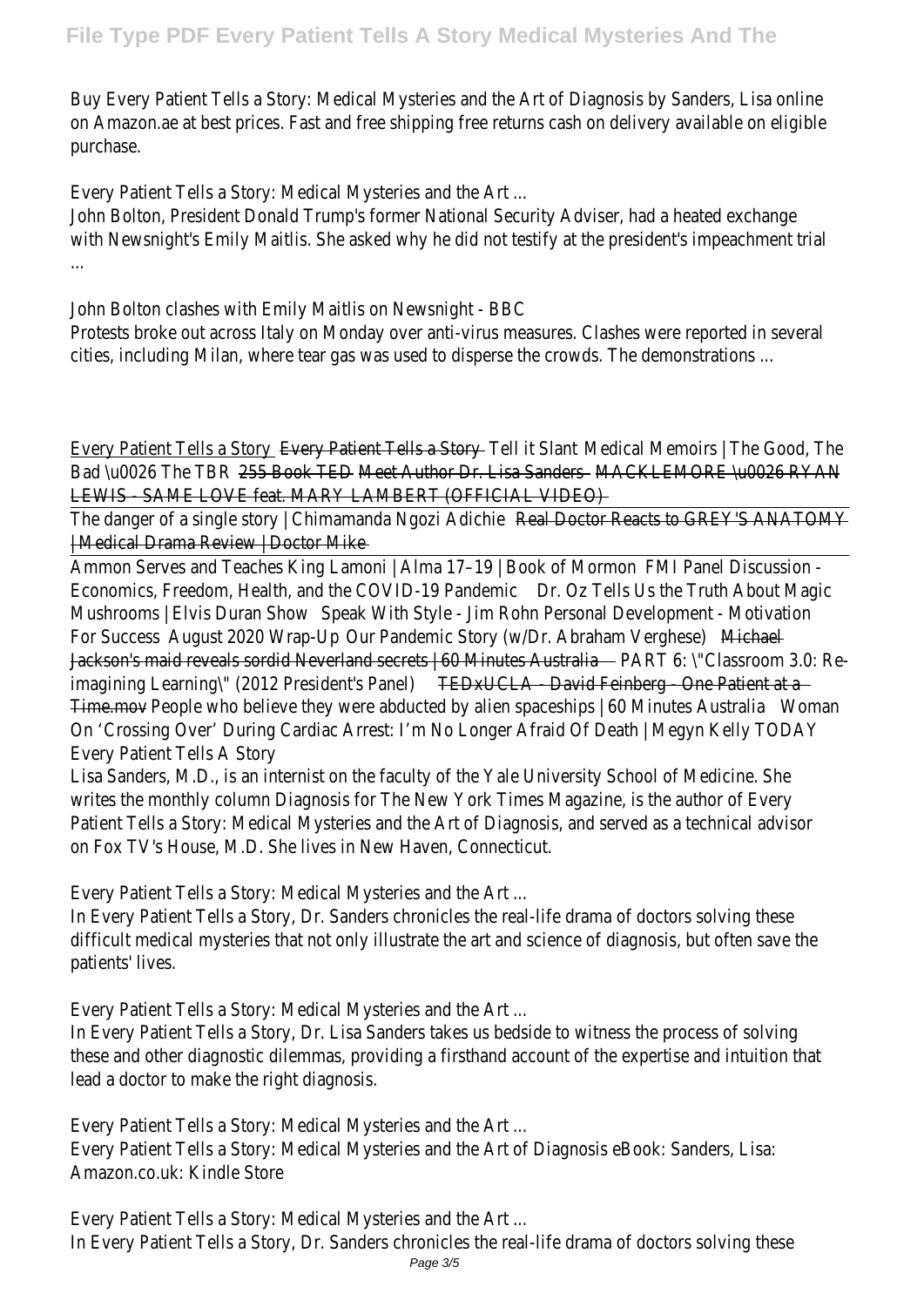difficult medical mysteries that not only illustrate the art and science of diagnosis, but often save the patients' lives.

## ?Every Patient Tells a Story on Apple Books

As a Yale School of Medicine physician, the New York Times best-selling author of Every Patient Tells a Story, and an inspiration and adviser for the hit Fox TV drama, House, M.D., Lisa Sanders has seen it all. And yet, she is often confounded by the cases she describes in her column: unexpected collections of symptoms that she and other physicians struggle to diagnose.

Every Patient Tells a Story Audiobook | Lisa Sanders ...

About Every Patient Tells a Story A riveting exploration of the most difficult and important part of what doctors do, by Yale School of Medicine physician Dr. Lisa Sanders, author of the monthly New York Times Magazine column "Diagnosis," the inspiration for the hit Fox TV series House, M.D.

### Every Patient Tells a Story by Lisa Sanders: 9780767922470 ...

Every Patient Tells A Story summary: Every Patient Tells A Story summary is updating. Come visit Novelonlinefree.com sometime to read the latest chapter of Every Patient Tells A Story. If you have any question about this novel, Please don't hesitate to contact us or translate team.

### Read Every Patient Tells A Story Light Novel Online

In the book Every Patient Tells a Story an astonishing disease was discussed. This is the Lyme disease. This disease was experienced by one of the characters in the book, Carol Ann DeVries. Carol Ann was diagnosed with it in an emergency room and was not well informed about her disease and what it would be like to live with it.

#### Every Patient Tells a Story

Every patient tells a story by Lisa Sanders MD. The tv series House was based on her weekly columns. The book is about how doctors go about the process of diagnosing patients, the errors they make and the biases that affect their diagnoses.

Every Patient Tells a Story: Medical Mysteries and the Art ...

Class of 2018 When I first picked up Every Patient Tells a Story in the library, I expected a rather onedimensional anthology of medical cases told from the patient's perspective. The book certainly offered medical cases, but was also an incredibly balanced and engaging read that left me wanting more.

Book Review: Every Patient Tells a Story (Lisa Saunders ...

In Every Patient Tells a Story, Dr. Sanders chronicles the real-life drama of doctors solving these difficult medical mysteries that not only illustrate the art and science of diagnosis, but often save the patients' lives.

({Download}) EPub/PDF Every Patient Tells a Story: Medical ...

Looking for Every patient tells a story - Lisa Sanders Paperback / softback? Visit musicMagpie for great deals and super savings with FREE delivery today!

Every patient tells a story - Lisa Sanders Paperback ...

Every Patient Tells a Story: Medical Mysteries and the Art of Diagnosis is a 2009 non-fiction book by Lisa Sanders.

Every Patient Tells a Story: Medical Mysteries and the Art ...